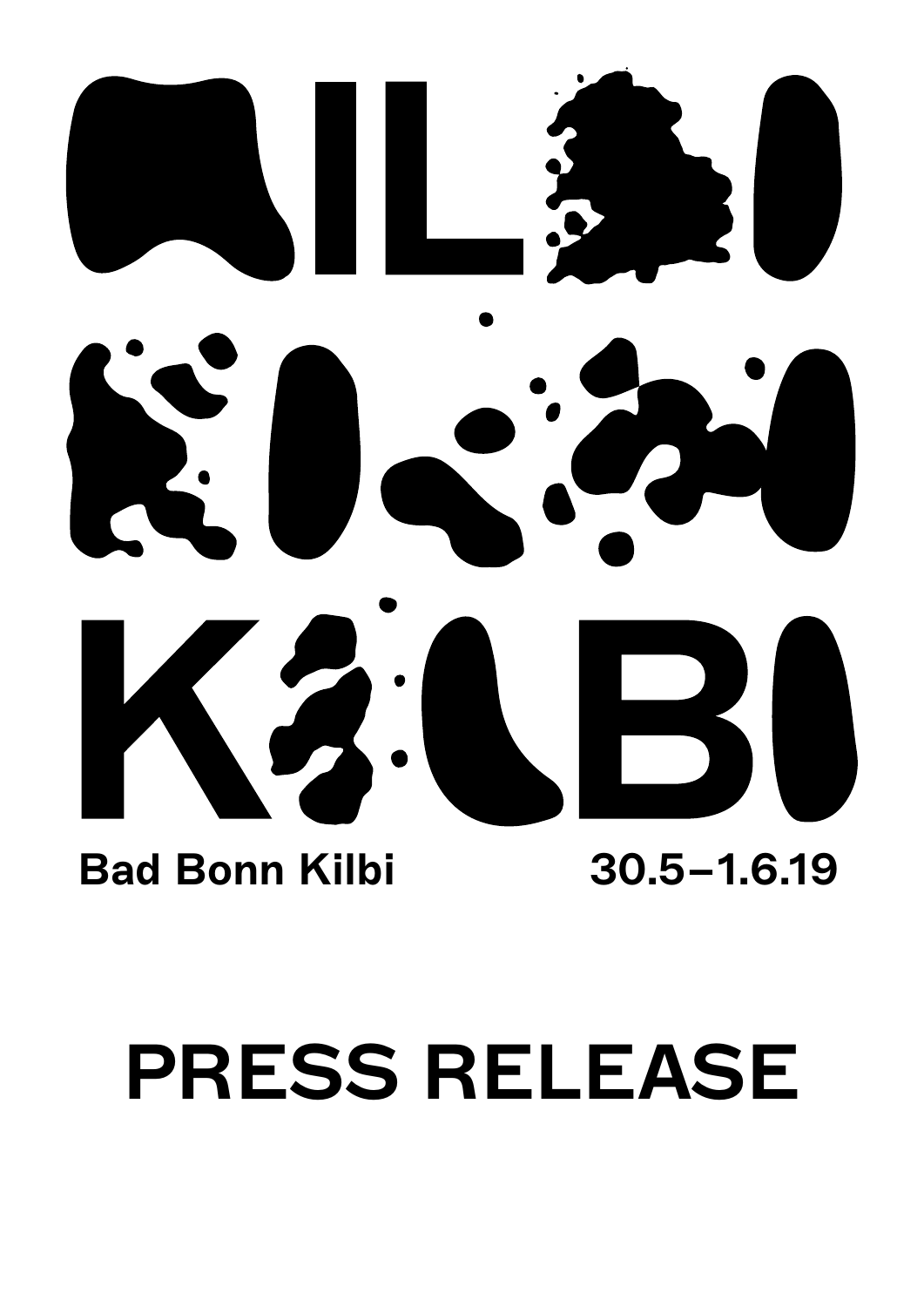# THU 30.5

# LINN DA QUEBRADA (BRA)

Explicit Lyrics / Experimental Culture / Meaningful Experience

SOPHIE HUNGER (CH) Two Gentlemen / Caroline

Night train to Berlin / Hungirl Power / Bartender

# YVES TUMOR

(US) Warp Records

Maked-up in Noise / Licking the Faith / Safe in Disorientation

JPEGMAFIA (US) EQT

He Cannot Fucking Wait 'Til Morrissey Dies / Make Rap Not War / Experimental Radical Hip Hop

### AMYL AND THE **SNIFFERS** (AUS) Damaged Goods

Australian Housemate Punk / Scruffy Riffs, Hockey Hair /

# OBONGJAYAR (UK/NGA)

Jokes for Cunts

NGA means Nigeria / Spiritual dance / Soulfood

# BOY HARSHER

(US) Nude Club Records

Trauma Disco / Heart Wave / Death, Loss, Acid

L'ECLAIR (CH) Beyond Beyond Is Beyond

Fireman Alert / Groove-Funk-Whatever / Stop Making Sense

#### FLOHIO (UK) Alpha

London SE16 / Rhymes & Grime / Electronic Hip-Hop

# FREDERIK

(CH) Oh, Sister Records

Outback / Borderland / Capital

# WILLIKENS & IVKOVIC (DE)

Dekmantel / Offen Music Rowdy Techno / Flirting with Dissonance / Trance Floor

DJ RAPH (KEN) Noland

Groves Against Tourism / Future Chants / Stumble Techno

# **TRESQUE**

(CH) -ous

Hard Ambient / Dub concrète / Not a medieval dance but electrified

# ENSEMBLE BABEL-LEON

(CH)

Collective Music / Urban Sounds / Chercheurs perpétuels

# THE BURDEN REMAINS

(CH) Cold Smoke Records

Riffs from around the corner / Thrash has never been so sexy / Metal without borders

TOUT BLEU (CH) Les Disques Bongo Joe

Nom Tout Bleu! / Repetitive No Wave Catharsis / I've got the Bleus

### BLACK SEA DAHU (CH) Mouthwatering Records

In case / I Fall / In Love

# TWIXT

Cinema of Sonic Attraction / Noise Synaesthetics / Your Brain As Roadkill

#### LAUTSPRECHER **ORCHESTER** FREIBURG PRESENTS DJ MARCELLE (CH/NL) Jahmoni Music

Yes! ANOTHER nice mess! / Sound surround / Earplugs go to hell

# MICHELLE STEINBECK (CH)

I know what you are thinking / Live Stream of Consciousness / Live Writing Performance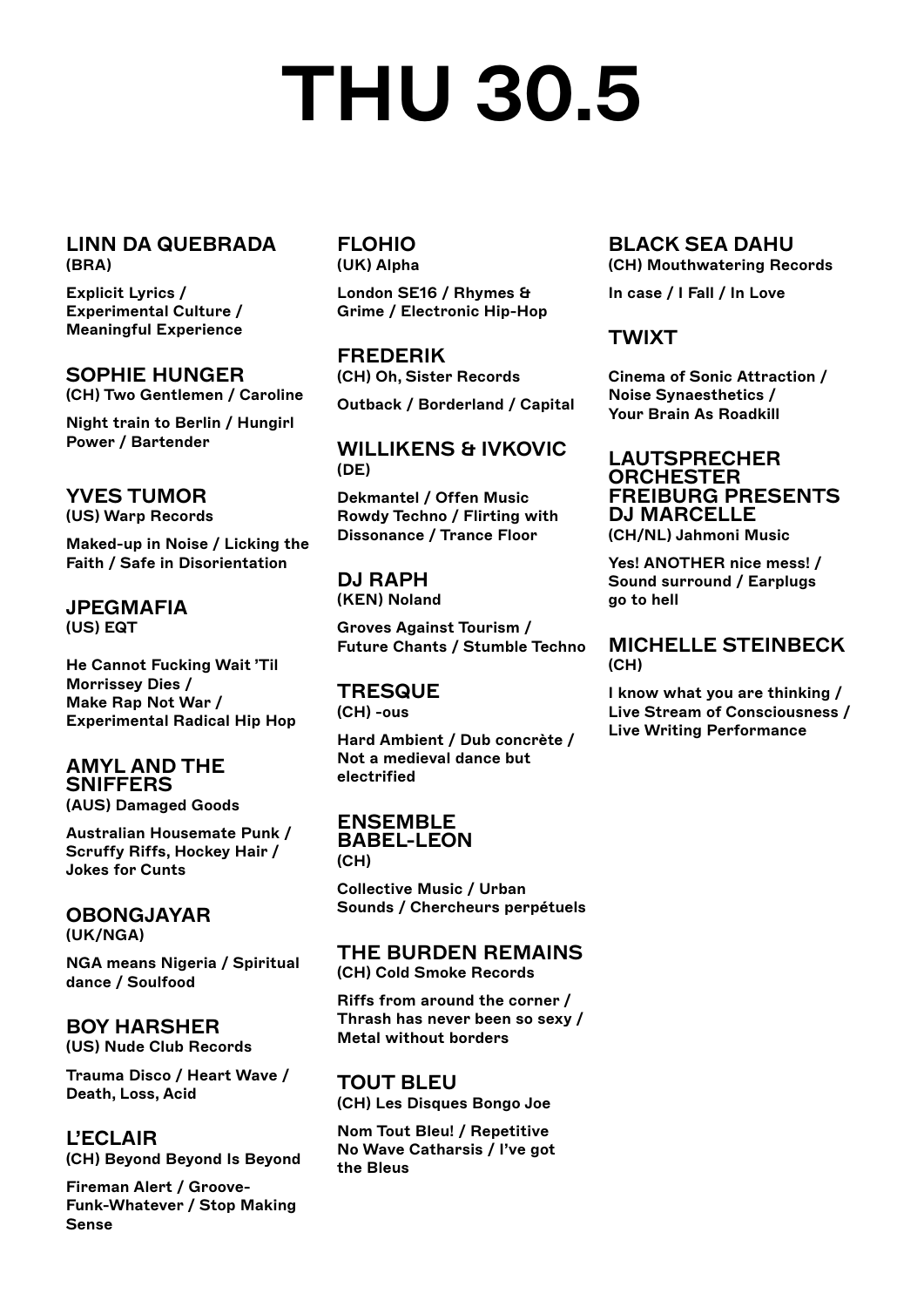# FRI 31.5

SOPHIE (UK) Transgressive

Grammy nominee / It's okay to dance / Glamtronica

# **SLOWTHAI**

(UK) Method Records

No! / Bristish / Future

# OKTOBER LIEBER

(FR) Le Turc Mecanique

Into the Dark / Stories from Techno Hell / Fever Dream

# RP BOO

(US) Planet Mu Records

Peek-a-boo / Foot-shuffling / Syncopated Juke-Box

# BLACK MIDI

(UK) Rough Trade

No Magnificent Purpose / Ricochet Noise-Rock or Else / Bad Bonn and Windmill Smell the Same

# DJ MARCELLE

(NL) Jahmoni Music

Magical Mixing Mess / Tulips Trance / Prepare Your Rave-Dress

#### DANIEL O'SULLIVAN & DREAM LYON ENSEMBLE (UK) O Genesis

Free Form Of A Wild Wide Collective / Unspeakable Glance / Subtle Pop Alterations

About Melancholia

COCAINE PISS (BE) Hypertension Records

Face melt / Pretty pissed / Punk you!

### ENYANG HA (KOR)

Broken Flickering Noise / Machine vs. Nature Sounds / Silver Pearl

# DOMINIC OPPLIGER & PAPIRO

(CH) Der gesunde Menschenversand, A Tree In A Field Records, Planam, Muscut

Lost in Collaboration / Don't stop the Beatpoet / Mundartnovelle meets Dezibelle

# CÜNEYT SEPETÇI (TUR) Living Music Duplication

Turkish Delight / HossaHossa! / Anatolian Snake Charmer

# RENÉE VAN TRIER (NL)

Art Mad Art / Performaniac / Before-Garde

### LA BOHÈME (CH) Statement

Storehouse Breakbeats / Roaming and Turning / With a Grimy Trail of Industrial

#### RP BOO/WRIGHT/ ABBOTT TRIO (US/UK)

Footwork / Handcraft / Headroom

KATE NV (RUS) RVNG Intl.

Russian Minimal / Contemporary Music / Sound Spheres

ESCAPE-ISM (US) Merge Records

Electric Shadows / Magnetic Singer / High Voltage

### KABLAM (SWE) Janus

Crash-Boom-Bang / Politics without words / Understand the move

# TROLLER & SARTORIUS (CH)

Tak Bom Tsh Twang / Epic Jams / Highly Virtuous Strings & Drums

# FINA FITTA (CH)

Nordic Spirits / Swedish Words / Duo inspiré

# ACID AMAZONIANS (CH)

DIY or DIE! / Don't make me sauer, or you get Girlpower / Girls just wanna have W-LAN

# MICHELLE STEINBECK (CH)

I know what you are Thinking / Live Stream of Consciousness / Live Writing Performance

#### LAUTSPRECHER **ORCHESTER** FREIBURG PRESENTS FURTHERSET (CH/IT) -ous

Man soll die Orchester feiern, wie sie fallen / Furthermore, Furtherset / (Wel-)Comeback!

### A KALEIDOSCOPE OF NOTHINGNESS MEETS «ONIROMANCIER» (CH)

Hazy / Kaleidoscopic / Dreams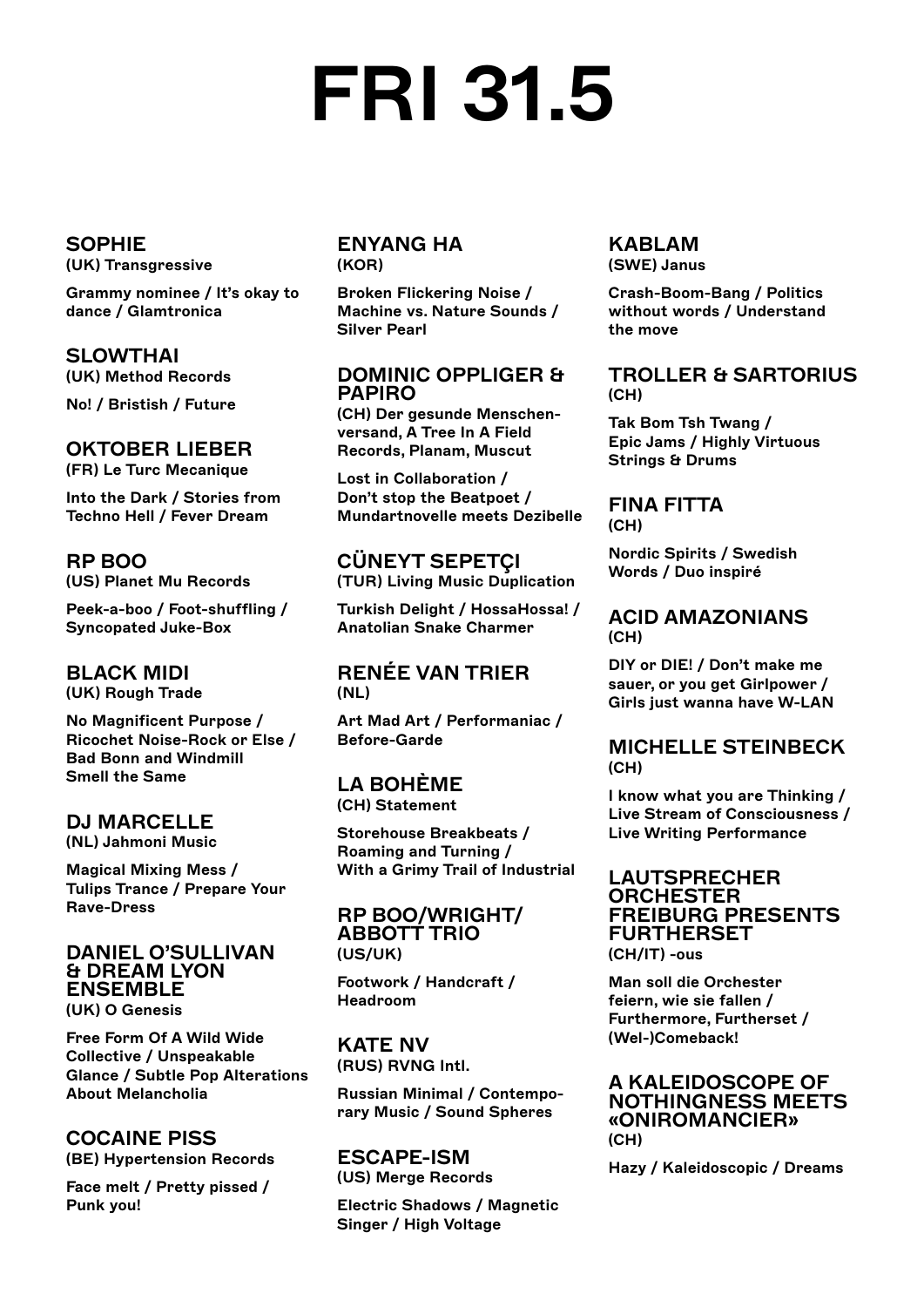# SAT 1.6

#### COURTNEY BARNETT (AUS) Marathon Artists

Time To / Think Down / Under Time To Sat

# SONS OF KEMET

(UK) Impulse! Records

Free Feminism / Afro Avantgarde / Dancing Dub

# YAEJI

K-Pop-Raingurl / Not Pop / Believe the hype

# CONNAN MOCKASIN

(NZL) Mexican Summer

Bizarre pour l'art / Whimsical Caramel Soaked Psych Pop / Faking Jazz Together!

# YĪN YĪN

(NL) Les Disques Bongo Joe

South East Asian Funk / Namaste! / Record collectors gone wild

# THE COMET IS COMING

(UK) Impulse! Records

Trip & Rave-Jazz / Saxtastic Journey Through the Cosmos/ The End is Near the Beginning

# MICHELLE STEINBECK (CH)

I know what you are thinking / Live Stream of Consciousness / Live Writing Performance

# LOTIC

Tri Angle, Janus

Deconstruct\_Reconstruct / Avant-garde Sample Alchemy / Overcoming Music as Structure

# CYRIL CYRIL

(CH) Les Disques Bongo Joe, Born Bad Records

Muezzins sans frontières / Take a Ride on Your Double-Helix / Phantom Fanfare

# **TOMBERLIN**

(US) Saddle Creek Records

Coming of Age / Folk for your Soul / Love is Mostly Guitar

# FIESTA EN EL VACÍO (F)

Muffled Wave / Blurtronic / Acid Noise

EMILIE ZOÉ (CH) Hummus Records

Lo-Fi / Wide Eyes / Tiger Soul

#### CRACK CLOUD (CAN) The Meat Machine

Addictive Addiction / Kraut Hop / Harm Reduction Philosophy

# JONATHAN BREE

(NZL) Lil' Chief Records

60ies-Tunes / 80ies-Sound / 00-Vision

# MALPHINO (UK) Lex Records

Hypnotic Cumbia / Tropical Island Cruise / Worldotherworld Music

# DJ FETT

(DE) Planet Rock

7" Giant / Poppyfunkyelectrosoul / Habitué

#### TOMMY LOBO (DE/CH) BlauBlau Records

Deranged Kick-in-the-gut Rap / Throwing up the Poison / Brace Yourself – a Tempest is Coming!

# HORSE, I'M VIRUS

(LBN/CH) Toxic Muffin Records

A voice like Nick Cave on speed / Gutter-Punk / 90ies-Electro-Madness

# RENÉE VAN TRIER (NL)

Art Mad Art / Performaniac / Before-Garde

#### NOLDI ALDER & BÉATRICE GRAF (CH)

Renew / Experiment / **Transgressive** 

#### JULIAN SARTORIUS, HANS KOCH UND MARTIN SCHÜTZ DIRIGIEREN DAS DREIBÜHNEN-**ORCHESTER** (CH)

Dreigroschenoper for anti-capitalists / How to turn the tables / Wie du mir, so ich dirigier!

### A KALEIDOSCOPE OF NOTHINGNESS MEETS «ONIROMANCIER» (CH)

Hazy / Kaleidoscopic / Dreams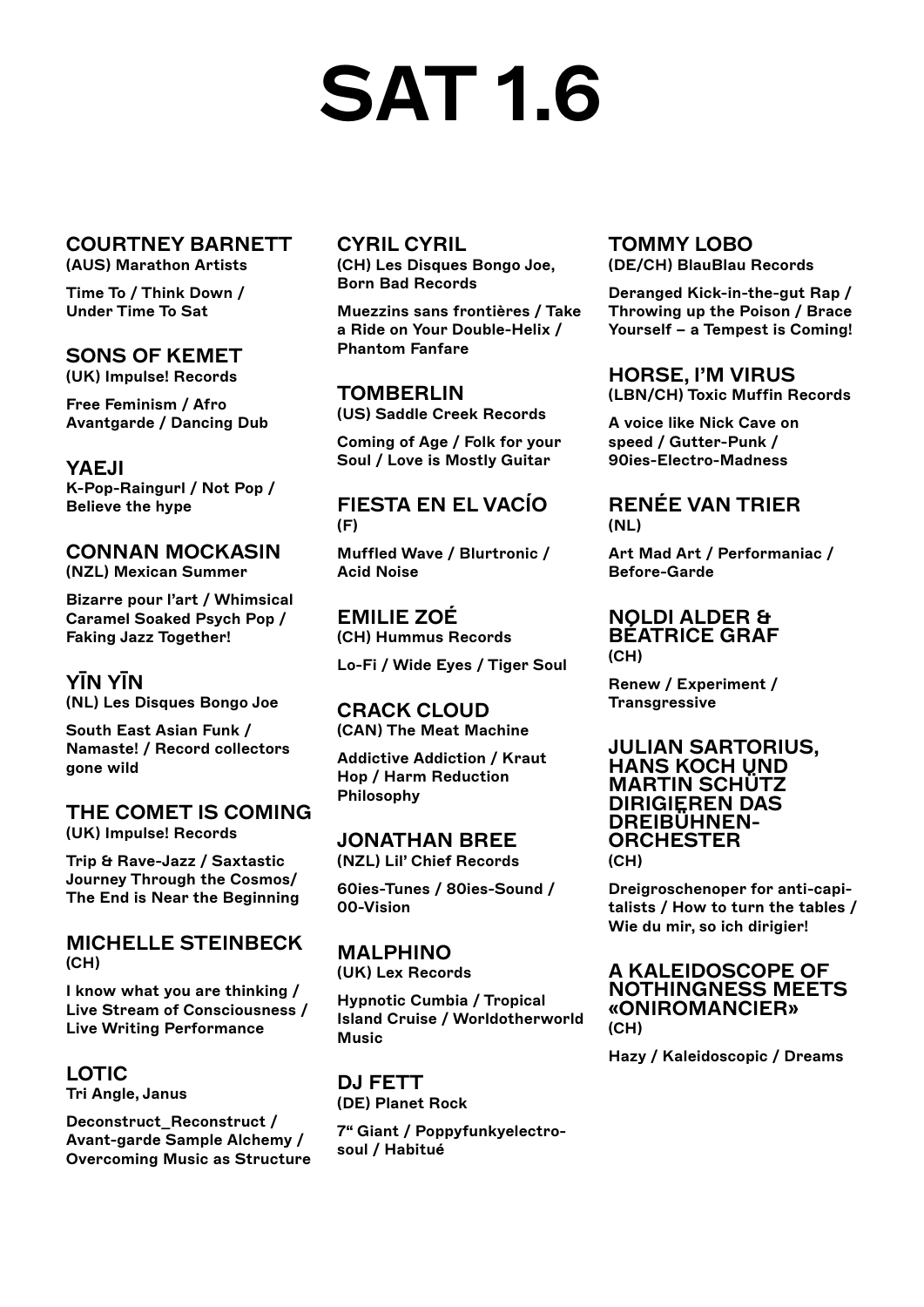# EDIT.31AŁ

#### EXIT HALTAWEG

At train stations you sometimes stumble upon a secret. If you find yourself standing in the centre of a little idyllic town called Düdingen, you might need some local guidance and perhaps squint a little, to make out a little path at the edge of town. The walk along the street towards KILBI feels like walking through the grasslands in a colourfully painted tunnel. A blue canopy stretches out above you and sometimes beneath you. Little townhouses, garlands, colourful lampshades from modern fabric, pictures of Jo Siffert and Jean Tinguely decorate the visible and invisible walls like paintings. A small pink car drives past offering an apology. We excuse it. We go on with it, drawn by distant sounds, not feeling observed whilst carrying backpacks and stuffed paper bags intersecting old and new friends. Folks are drinking tea in hiking boots, coffee in too short shorts, or wine in a dress. Billboards on the shores of the N1 Autobahn are in role-play with each other. Familiar homely scenes and moods motivate us the welcome this festival once again. With all those lovely helpers and our trusted tractor. This is our culture.

The highway exit leads to a rural amusement park, to a playground in our backyard. It's a happy, harmonious site that just works and sounds great with that pre-summer, but post-peculiarity feeling. Lowkey water lilies, music, rap, tunes from music boxes or jazz from every angle and corner. Mudded or jointed, conducted or untamed and wild. And then just a few stone throw away. paradise. By the lake in a hazy

glimmer, differences vanish. By the beach in pristine surroundings, peaceful and happy festivalgoers linger. The presence oscillates in secrecy. Those are the grateful places that save us from the mania of our current times. Does this sound like utopia or perhaps a travel guide? It's hard to contain all that enthusiasm once you've been touched by KILBI and still we don't embellish, we merely describe.

#### SOUNDS FICTION

Out of curiosities, a lack of compositions, planned yet unplanned clashes of jabber and punk, but between party clarinet and hip-hop medleys and stories happen. Oddly breaded sounds that deny a clear concept and an easy digestion. But sometimes things need to be a bit tortuous in order to cross borders. Shall we call it psychedelic?

Perfection isn't something that we truly understand. Initial setups might confuse. Is it supposed to sound like this? Questions after questions. The important thing is pose and respect, over everything. Sometimes you recognize something, sometimes you don't. That's when you can put a face on a description, paint a poem from a song and get some fries for the mistakes.

We speak of programming, curating, inspiring and a ton of sweat. The rest is coincidence, like KILBI.

#### HALLO/THU 30TH MAY 2019

We begin together with a firework of sounds in a mad

opening ceremony. The ENSEM-BLE BABEL-LEON reverberates first hidden in nature, but then moves on to the "Bogen" to bring the groove to the cathedral. DJ MARCELLE conducts his speaker-orchestra; THE BURDEN REMAINS tell us how metal got its "post" and TWIXT bring down the house with an incredible commotion. Is this even music? Leave us be, we like to be surrounded.

In the centre of it all stands SOPHIE HUNGER, the miracle of Bern. She was cradled in a manger of punk, hip hop and folk and grew up not to walk on water, put upon a stage. We hail those women. No fear. Just lust. She carries a crown and electronic clouds carry us.

A roaring, noisy, experimental wild performance of electronica awaits us with YVES TUMOR. Hold tight. You might hang up high there for a moment. While you're up there, wait for JPEGMAFIA. He is pitch-dark but not without humour. His repertoire is multi-facetted. Unfathomable and that won't change. If trap-music is the beat of the street, then JPEGMAFIA is the subconsciousness of a trap. Traps and snares surround us but it's ok. He is punk and he comes with guns blazing.

#### TURN ONE TWO/ FRI 31ST MAY 2019

The Italian genius FURTHER-SET switches on the power. A young, crazy composer. Pictures blare from speakers. Grooves, samples and melodies of soul, disco or R'n'B of the 60's and 70's, rhythmic structures of house and jazz.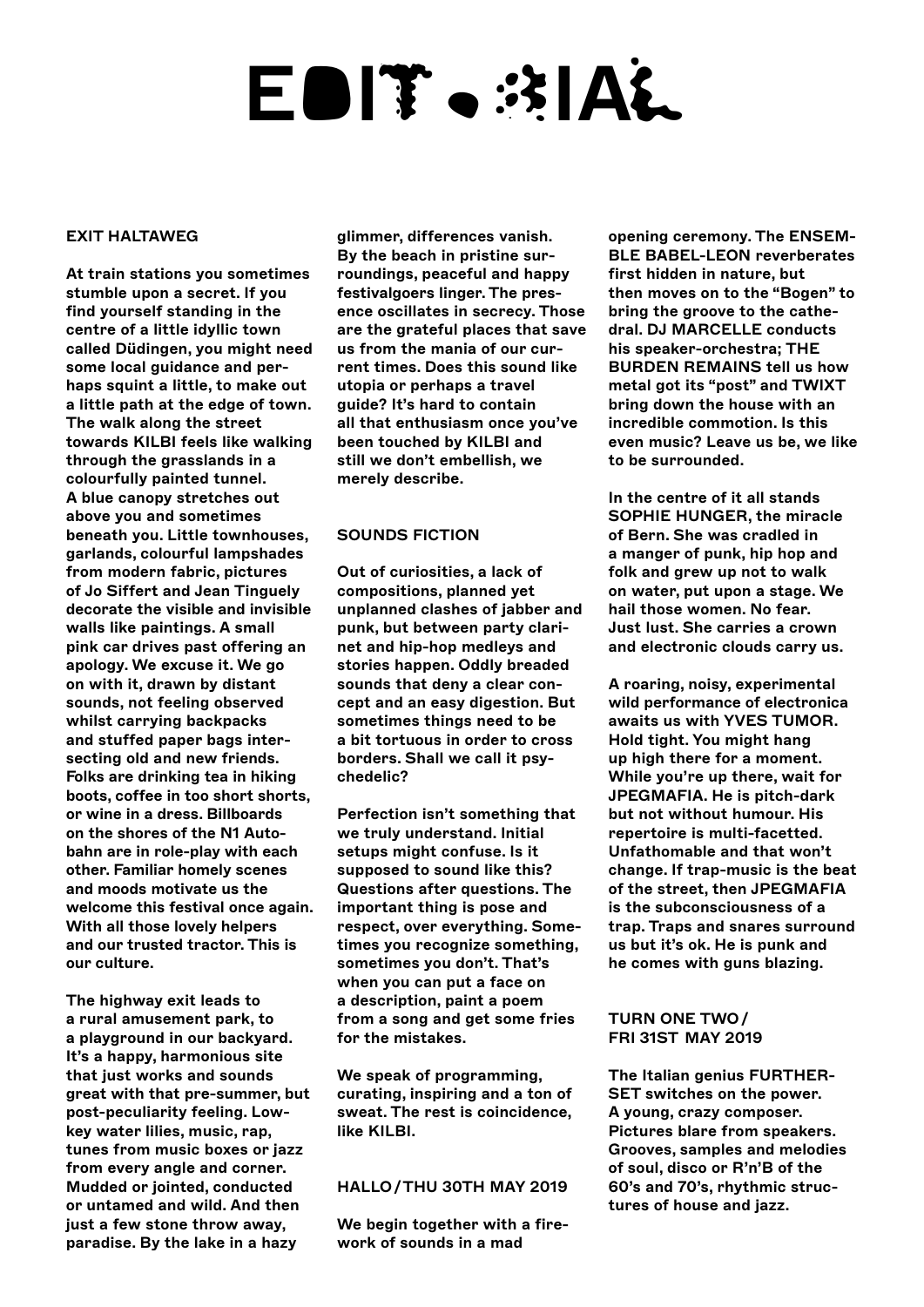# EDITORIAL EN ESPERANT

A crazy hour of music history awaits us from Chicago with RP BOO, SEYMOUR WRIGHT and PAUL ABBOTT. Then someone puts us under a surreal spell. It's inconceivable to imagine somebody who writes, plays and feels such music. Maybe KATE NV does, with us.

If there is one, then SOPHIE has envisioned it, the future of pop. Everyone wants to sound like this Scottish producer. The electro- spectacle of the second night of KILBI, is dream and a vision. It's an ideal meeting point. Nothing matters here not even directions.

SLOWTHAI is currently the most thrilling English rapper. If the soft green pastures surrounding KILBI won't dampen his energy and those misfit stories, then cheers my friends. BLACK MIDI are so hot right now. The four of them are barely twenty years old. Being hunted and celebrated by the press doesn't impress them, or at least not as much as the music of Deerhoof or the Talking Heads does. Incredible live and with a ton of energy!

Eventually all songs must come to an end. Or do they not? OKTOBER LIEBER see that differently. They make no difference between experimenting and clubbing. I dance beside myself. You too? Synthesizer-wave, techno, some of us will think it's mind-blowing. Wanna bet?

#### TUNE IN / SAT 1ST JUNE 2019

A three-stage orchestra. KOCH, SCHÜTZ and SARTORIUS conduct. All three on all stages simultaneously and at the heart of it, you hear everything at

once. Movement makes the mix. It's a spectacle with tentacles of notes and beats. The master builder is the ZITZ.

Incomprehensible. The performer, artist and musician RENÉE VAN TRIER disappears in her own universe, in her mythical world and pulls us all in, maybe into the lake.

TOMBERLIN sound like an invitation, a secret out of pop and urgency. A tornado in the making.

"We've put her on a pedestal, and she hasn't disappointed us", the exceptional COURTNEY BARNETT. A passionate, gifted, left-handed guitarist and a real amazing, natural performer. You forget yourself and your surroundings, when her loud and stubborn grungy riffs take hold of you with a velvet-underground-like monologue.

Much has been written and negotiated about the Londoners SONS OF KEMET. Call it wave, fake jazz or postpunk with bass culture influences, all we know is that we love to dance to it and feel free doing so. The founding band leader SHABAKA HUTCH-INGS is a central figure in the London music scene and at KILBI. He is already playing during the afternoon with THE COMET IS COMING.

YAEJI is a south Korean out of New York, or vice versa and sings in Korean. It feels like a secret, a beautiful secret. Between techno and house, but still underground, you can lose yourself and fall in love again. Her music enchants, put her in your goody bag.

#### CHE!

We listen to FREDERIK whilst skipping rope. There is a picnic after the concert. A flying, fun, dark, flaky and new show. Pogo with TOMMY LOBO. Bio rap, straight from the cellar. If u want to score, stick your elbows out or blink before you lay down.

The minimalistic and repetitive techno from TRESQUE comes with a slice of rave and abstract parts of soul. Things get softer. We go further. You can go far in an hour, as far as Africa maybe, with DJ RAPH.

Two is plenty, less is more. CYRIL CYRIL are grandiose. The riffs and rhythms of them two, capture and take control of the audience with ease.

The next two mongrels hail from a place called Mouton Noir in Fribourg. HORSE I'M VIRUS deliver electronic music like back in the old days, or anew like in a squat.

#### **CIRCA**

Literature in real-time. The authoress Michelle Steinbeck writes free from the keyboard, onto fresh pages of nature. We can read along with her thoughts on screen, during a few hours a day. Homemade, dreamt or inspired. Guests, birds and duels are welcome. The performance will take place onsite and is called "live stream of consciousness".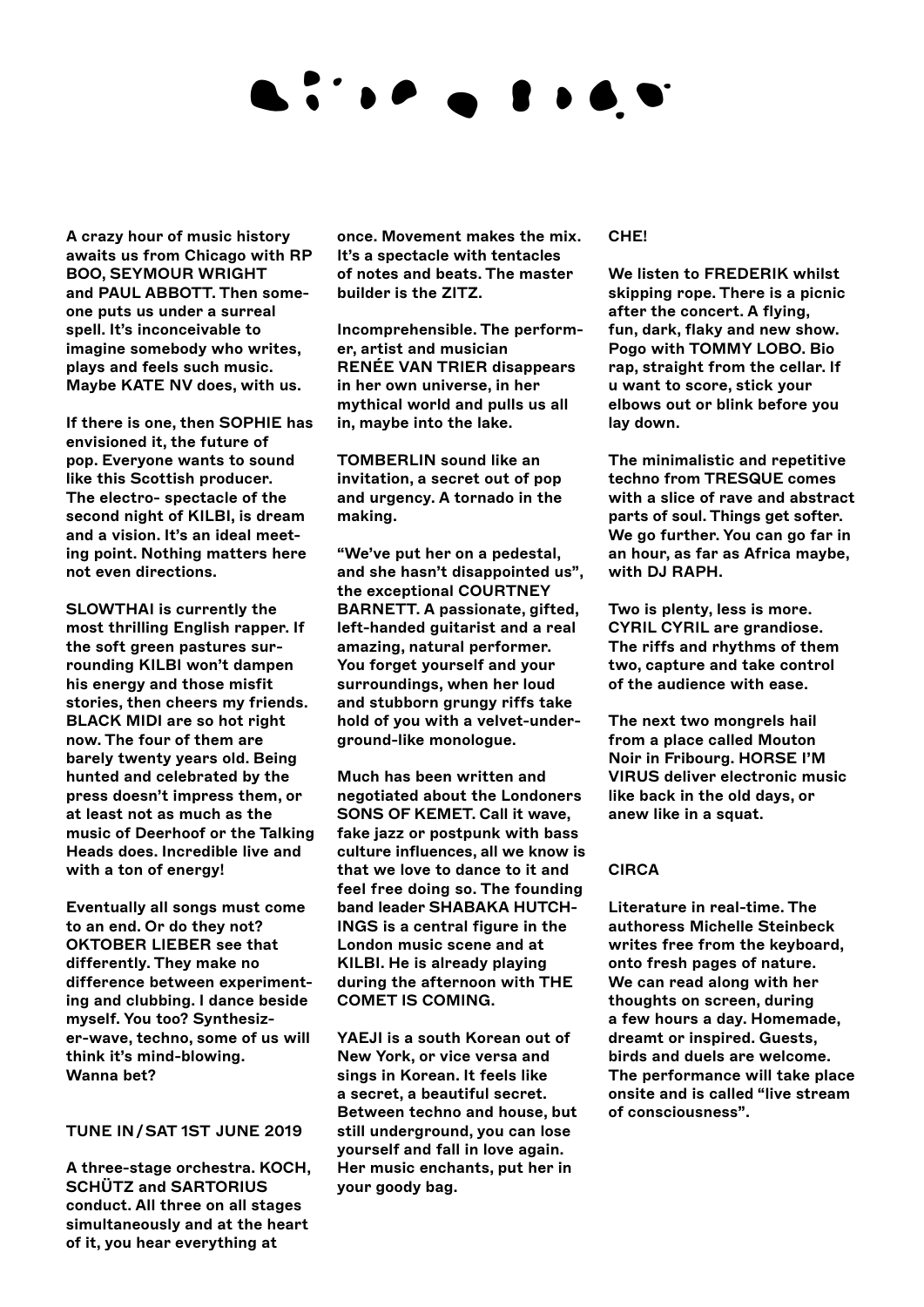# EDITORIAL COMPANY

#### **SEE**

DOMINIC OPPLIGER is reading his book and PAPIRO synthesizes to it. The text is blues. The language has a tic. Not an ounce of normality but rhythmic. PAPIRO floats with electronic tones into psychedelics and yonder.

Yodelling, violins and drums can be heard by the lake. It's a premier for NOLDI ALDER & BEATRICE GRAF. Then there is EMILIE ZOÉ; she sings her songs alone and towards the fishing boats and pikes.

#### TAKE AWAY

In the rootlessness of this networked world, we need something old-fashioned; rituals, presence, closeness, encounters, a break. On the outskirts of the KILBI we can have a banter, but listening is nice too. Noise, but mainly from people. Out there is a place for strolls, a place where you can hug a solitary cherry or apple tree like an old hippie.

Someday the last words of the performing artist will be sung in choirs.

Somehow, we never invent anything solely by ourselves.

Somethings are really nice down here.

The KILBI team offers their gratitude to everyone who is elated by music and who shows an interest in our organisation.

Love me or try. Tonverein Bad Bonn Daniel Fontana